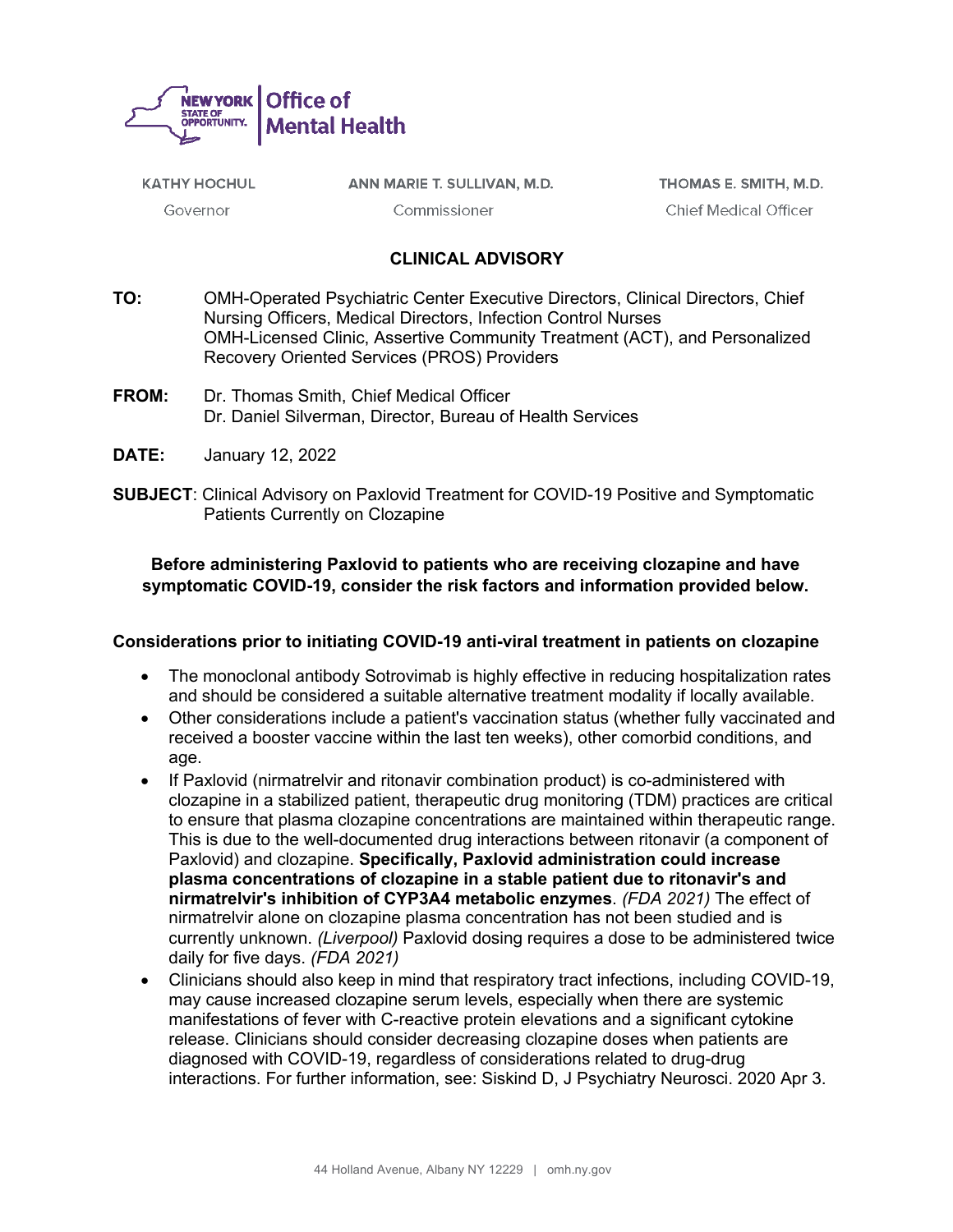# **Starting a clozapine patient on Paxlovid**

 Basic pharmacokinetic (PK) attributes of clozapine, ritonavir, and nirmatrelvir (with co- administration of ritonavir) need to be understood to develop TDM protocols for clozapine when initiating Paxlovid:

 *Ritonavir – Relevant PK Attributes (FDA 2021)*  **Metabolic Pathways:** CYP3A4 (Major), CYP2D6 (Minor)  **Time to Peak (Median):** 3.98 hours **Half-Life Elimination (Mean):** 6.15 hours  *Nirmatrelvir (when given with Ritonavir) – Relevant PK Attributes (FDA 2021)*  **Metabolic Pathways:** Minimal. Nirmatrelvir is a CYP3A4 substrate, but when dosed with ritonavir, metabolic clearance is minimal.  **Time to Peak (Median):** 3.00 hours **Half-Life Elimination (Mean):** 6.05 hours

 *Clozapine – Relevant PK Attributes (HLS Therapeutics 2020)*  **Metabolic Pathways:** CYP1A2 (Major), CYP3A4 (Major), CYP2D6 (Minor)  **Time to Peak (Median):** 2.5 hours  **Half-Life Elimination at Steady State (Mean):** 12 hours

 The 2017 update to the Consensus Guidelines for Therapeutic Drug Monitoring in Neuropsychopharmacology recommends that when co-administering products with known drug- sampling, performed just prior to administration of a patient's dose, to obtain plasma concentrations of clozapine is practical and clinically informative. *(Hiemke, C. et al.)* drug interactions, **TDM should guide dosing to avoid loss of action, poor tolerability, or toxicity due to the noted PK drug-drug interaction**. These guidelines also note that trough

# **Ideal TDM practices to monitor clozapine plasma concentrations in the setting of Paxlovid co-administration**

- • Obtain clozapine plasma concentrations immediately prior to the first dose of Paxlovid, which should be given at the same time as the scheduled dose of clozapine. Obtaining a  accurate baseline concentration is obtained. *A Paxlovid regimen should not be initiated if*  clozapine plasma concentration prior to initiating Paxlovid in this way ensures an *a patient displays signs and/or symptoms of clozapine toxicity or high clozapine plasma levels.*
- • After the first dose of Paxlovid is administered, a repeat clozapine trough concentration should be obtained before the next administered dose of clozapine (and Paxlovid, assuming they are given simultaneously).
- • Given the required time for the return of the plasma level result (typically 24 hours or more) and the need to not interrupt the co-administration of Paxlovid and clozapine, we are available, together with close monitoring of toxic clozapine side effects such as recommend a clozapine dose reduction of 1/3 for the next dose until results of the TDM oversedation and vital sign changes.
- • Once the results are available, the change in clozapine plasma level (before and after Paxlovid first dose) should be reviewed, and an adjustment of the dose should be made with the goal to stay below the upper level of the range of therapeutic clozapine plasma level. Consider repeating the same TDM procedure after the new dose adjustment of clozapine has been initiated. Remember that the effect of dose changes for clozapine